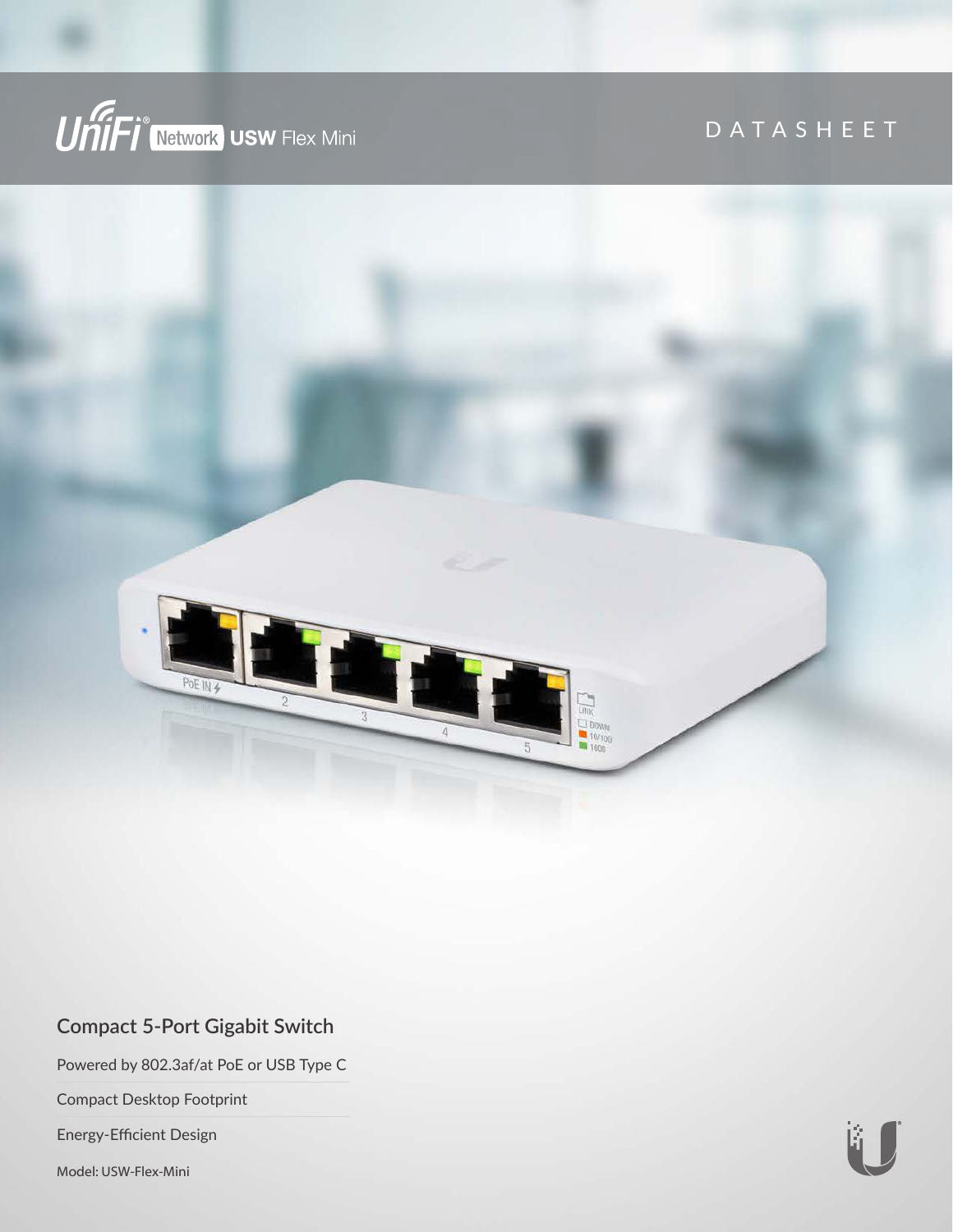# UniFj<sup>®</sup>Network USW Flex Mini

# **Overview**

Expand your network with the UniFi® Switch Flex Mini, part of the Ubiquiti® UniFi Enterprise System.

#### **Compact Desktop Design**

The cost-effective UniFi Switch Flex Mini can be discreetly integrated into any environment.

#### **Copper Connectivity**

Five RJ45 ports offer 10/100/1000 links. One port also supports 802.3af/at PoE input.

#### **Efficient Use of Energy**

The UniFi Switch Flex Mini uses only a maximum of 2.5W.

For your convenience, it can be powered by 802.3af/at PoE or a 5V, 1A USB-C power adapter\*.

#### **Switching Performance**

The UniFi Switch Flex Mini offers the forwarding capacity to simultaneously process traffic on all ports at line rate without any packet loss.

*\* Included only with the single-pack of the USW-Flex-Mini.*



#### **Deployment Example**

UniFi Controller

*The UniFi Switch Flex Mini connects a variety of devices, including a printer, game console, NAS, and computer.*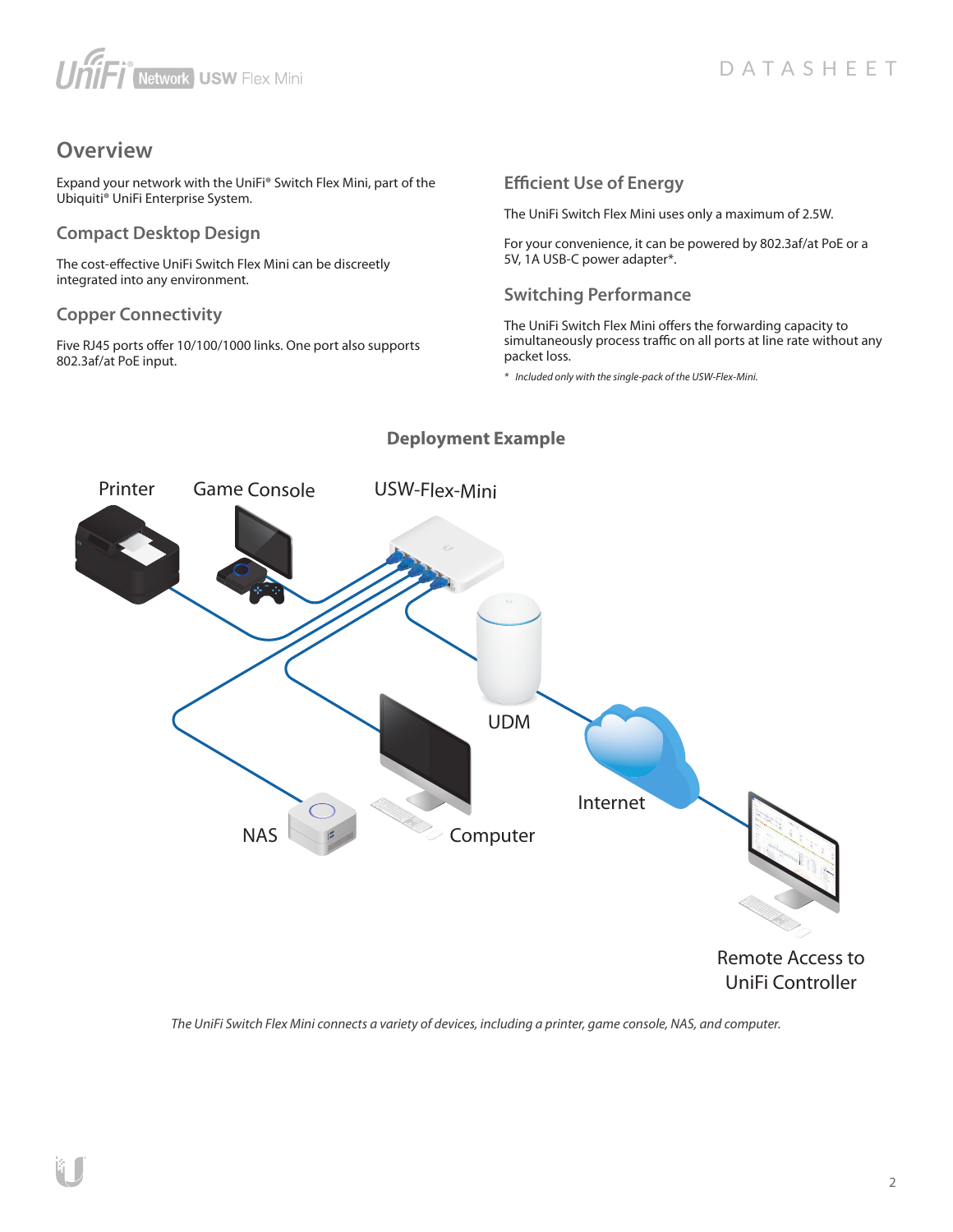

# **Scalable UniFi Network Controller**

#### **Management Capabilities**

The UniFi Network™ Controller can provision UniFi devices, map out networks, and quickly manage system traffic. Important network details are logically organized for a simplified, yet powerful, interface.

#### **Network Overview**

From a single pane of glass, view network topology and configuration, real-time statistics, and debugging metrics. Monitor your network's vitals and make on-the-fly adjustments as needed.

#### **Multi-Site Management**

A single controller running in the cloud can manage multiple sites: multiple, distributed deployments and multi-tenancy for managed service providers. Each site is logically separated and has its own configuration, maps, statistics, guest portal, and administrator accounts.

#### **Deep Packet Inspection**

Ubiquiti's proprietary Deep Packet Inspection (DPI) engine includes the latest application identification signatures to track which applications (and IP addresses) are using the most bandwidth.

#### **Detailed Analytics**

The UniFi Network Controller provides configurable reporting and analytics to manage large user populations and expedite troubleshooting. Advanced search and sorting capabilities make network management more efficient.

#### **Software Features**

The UniFi Network Controller software offers the following features for the UniFi Switch Flex Mini:

- Centralized configuration management (including configuration cloning)
- Auto-MDIX automatically adjusts as needed for straight through or crossover cable

### **Switch Configuration**

You can access the UniFi Switch Flex Mini through the UniFi Controller to configure a variety of features:

- Operation mode (switching or mirroring) per port
- Network/VLAN configuration\*
- Jumbo frame and flow control services
- Network settings
- Storm control setting per port

#### **Switch Port Status**

You can also view status information for each port:

- Connection speed and duplex mode
- TX/RX data rates
- Network/VLAN setting\*
- *\* USW-Flex-Mini uses port-based VLANs only and does not support SSH, STP (forwarding only), 802.1X, DNS sux, or experience in the controller.*